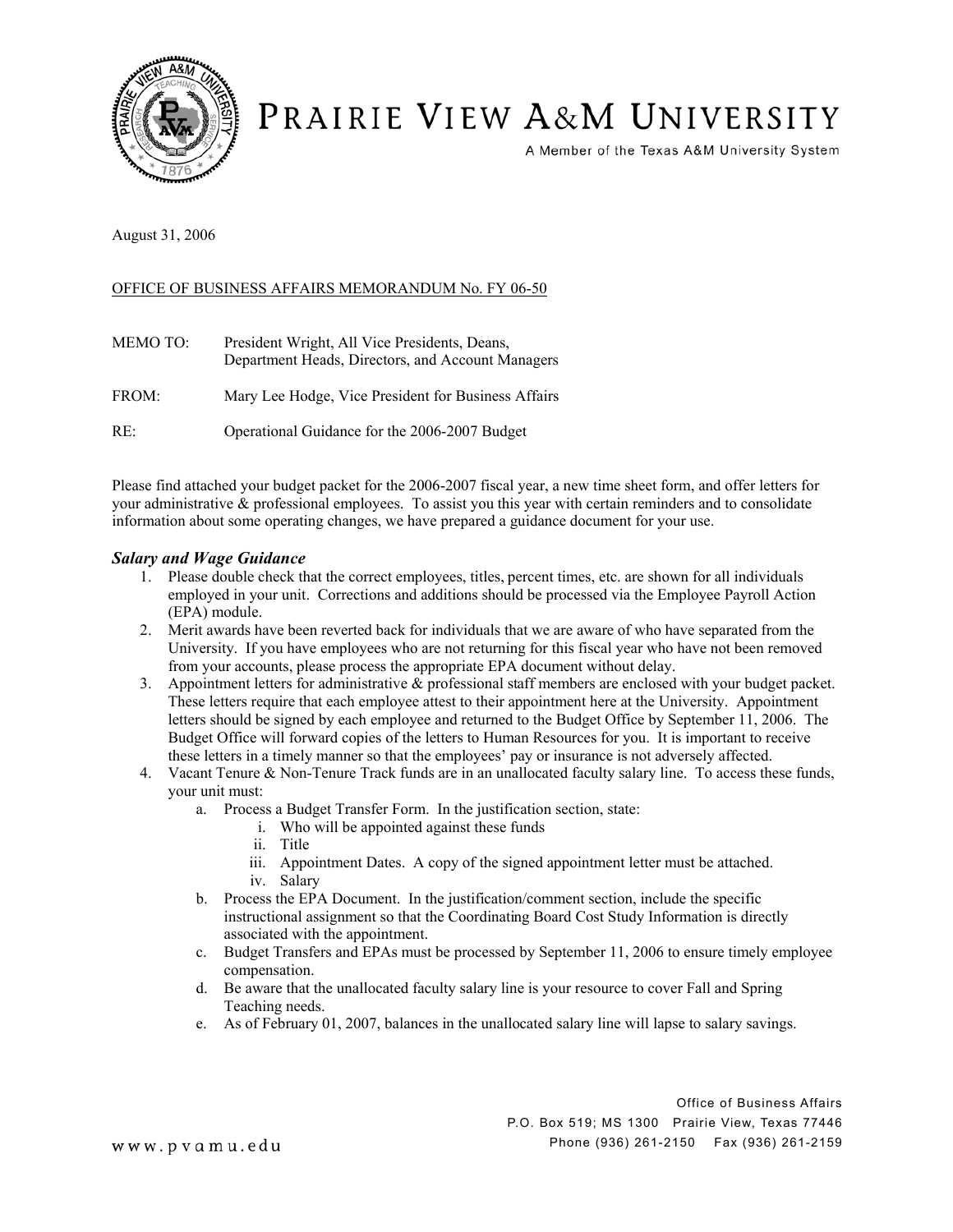- 5. All teaching appointments must be paid from an instructional account as opposed to an academic support or non-instructional account. In addition, all teaching appointments must bear an academic title. These requirements are necessary for proper Coordinating Board reporting and to comply with THECB Cost Study requirements. Appointments for teaching that are not from the proper account or that do not bear an appropriate title will be returned to the originating department.
- 6. Temporary Staff Positions have been included in the unallocated staff salary line. To access these funds the following is required:
	- a. Process a Budget Transfer Form. In the justification section state:
		- i. Who will be appointed
		- ii. Title
		- iii. Appointment Dates
		- iv. Salary
	- b. Process the EPA document. Please include the specific assignment in the justification/comment section.
	- c. Budget Transfers and EPAs must be processed by September 11, 2006 to ensure timely employee compensation.
	- d. Be aware the unallocated staff salary line is your resource to cover the full 12 months for temporary appointments.
- 7. As in the past, vacant budgeted staff positions will lapse to salary savings.
- 8. Budget Verification Documents (BVDs) are your certification for employee payments. It is very important that they are retrieved from the Budget Office when notified. BVDs should be signed and returned promptly.
- 9. Processing of supplemental payments:
	- a. Supplemental pay requests must be approved prior to the commencement of the work. A copy of the approval should be attached to the payroll adjustment form. Payroll adjustment forms will no longer be accepted if the supplemental pay request was not processed prior to the commencement of the work.
	- b. Non-exempt employees should be paid for overtime work at 1.5 times their regular pay (in weeks where the actual hours worked exceed 40) as opposed to a flat pay rate unless they are working in a capacity completely different from their normal duties in a department other than their normal department and outside their normal work hours. A timesheet showing all of their work hours for the week should be attached to the payroll adjustment form so that a proper audit trail is maintained in the event of an audit.
	- c. Effective September 1, 2006, all non-exempt classified workers must complete the attached weekly time sheets and those time sheets must be retained in the department for possible inspection by auditors. If an exempt classified employee has written approval to accrue state compensatory time, then that employee must also complete the attached timesheet, and it must be retained in the department. Be aware that the workweek is Monday-Sunday.

### *Budget Guidance*

- 10. The Account Profile and Electronic Document Routing Form (Account Profile) grants authority to expend university funds. An Account Profile is mandatory for new accounts and/or updates to departmental accounts. Be aware spending privileges will be suspended for accounts that do not have an Account Profile on file with the Accounting Services Office. An Account Profile Form can be obtained from the Forms Library in the Business Affairs section of the University web page. In completing the form, please note:
	- a. It is important to accurately describe the revenue source.
	- b. The purpose of the account should state why the account is necessary, i.e., to pay salaries for the unit, to receive/expend gifts from xxx, etc.
	- c. The expenditure restrictions should state what type of expenditures are to be processed on the account, i.e., salaries and wages only, scholarships only, operations & travel, etc.
	- d. Original signatures are required.
- 11. Budgets are forecasts based upon anticipated student enrollment. Be aware that mid-year revisions may be required if student enrollment does not meet expected targets.
- 12. To assist you in knowing your expendable balance, fixed cost commitments will be encumbered on September 1, 2006.
- 13. Accounts in the range of 110000 -117999 are considered Salary Accounts. No maintenance or operations expense can be charged against these accounts.